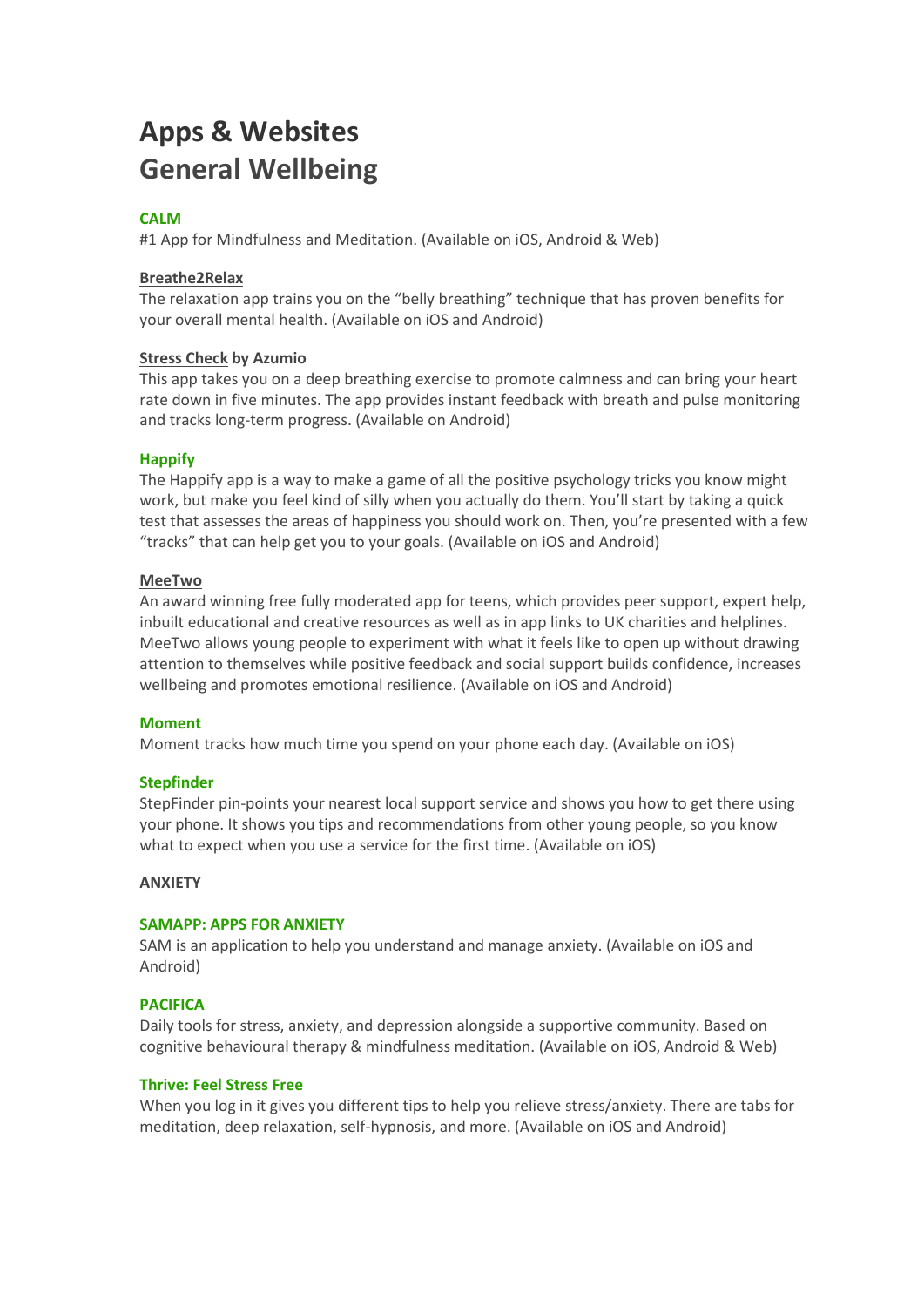## **BASE**

An app designed to help manage stress and anxiety. By learning more about how and why we experience anxiety at different times and in different situations we can be less fearful. (Available on Android)

## **[MindShift](https://www.anxietybc.com/resources/mindshift-app)**

An app designed to help teens and young adults cope with anxiety. It can help you change how you think about anxiety. (Available on iOS and Android)

## **[Smiling](https://www.smilingmind.com.au/) Mind**

Trying to incorporate mindfulness into your daily life? This app can help you launch into a regular practice of mindfulness meditations. (Available on iOS and Android)

#### **Wysa Happiness Chabot**

Wysa helps to build emotional resilience by talking to you about your situation. Over 60 psychologists and 10,000 users have provided specific inputs to shape how Wysa helps them. (Available on iOS and Android)

#### **I love Hue**

When you feel like you have no control, this app can help sooth you by creating simple visual harmonies from mosaic tiles. (Available on iOS and Android)

## **[Anxious](https://www.anxiousminds.co.uk/) Minds**

Anxious minds are a charity that was set up by sufferers of anxiety and depression, to provide free support to all suffers of anxiety and depression. (Available on Android)

## **Worry [Watch](http://worrywatch.com/)**

This journaling tool has a simple user interface where users can log instances of worry, fear, and anxiety. They can also add the outcome of each situation, which provides a comparison between expectation and reality that helps reduce anxiety over time. (Available on iOS)

#### **Depression**

#### **What's Up? Anxiety App**

This app uses CBT and ACT (Acceptance Commitment Therapy) methods to help you cope with Depression, Anxiety, Anger, Stress and more. (Available on iOS and Android)

#### **[WELLMIND](http://www.dwmh.nhs.uk/wellmind/)**

WellMind is your free NHS mental health and wellbeing app designed to help you with stress, anxiety and depression. The app includes advice, tips and tools to improve your mental health and boost your wellbeing. (Available on iOS and Android)

#### **WRAP (cost – £3.03)**

WRAP was developed by a group of people who have a lived experience of mental health difficulties. Using a WRAP involves listing your personal resources (Wellness Tools), and then using these resources to develop Action Plans. You decide how and when to use your WRAP. (Available on iOS and Android)

# **Cove**

Free, personal music journal to help you with your emotional and mental health. Trusted by the NHS. (Available on iOS)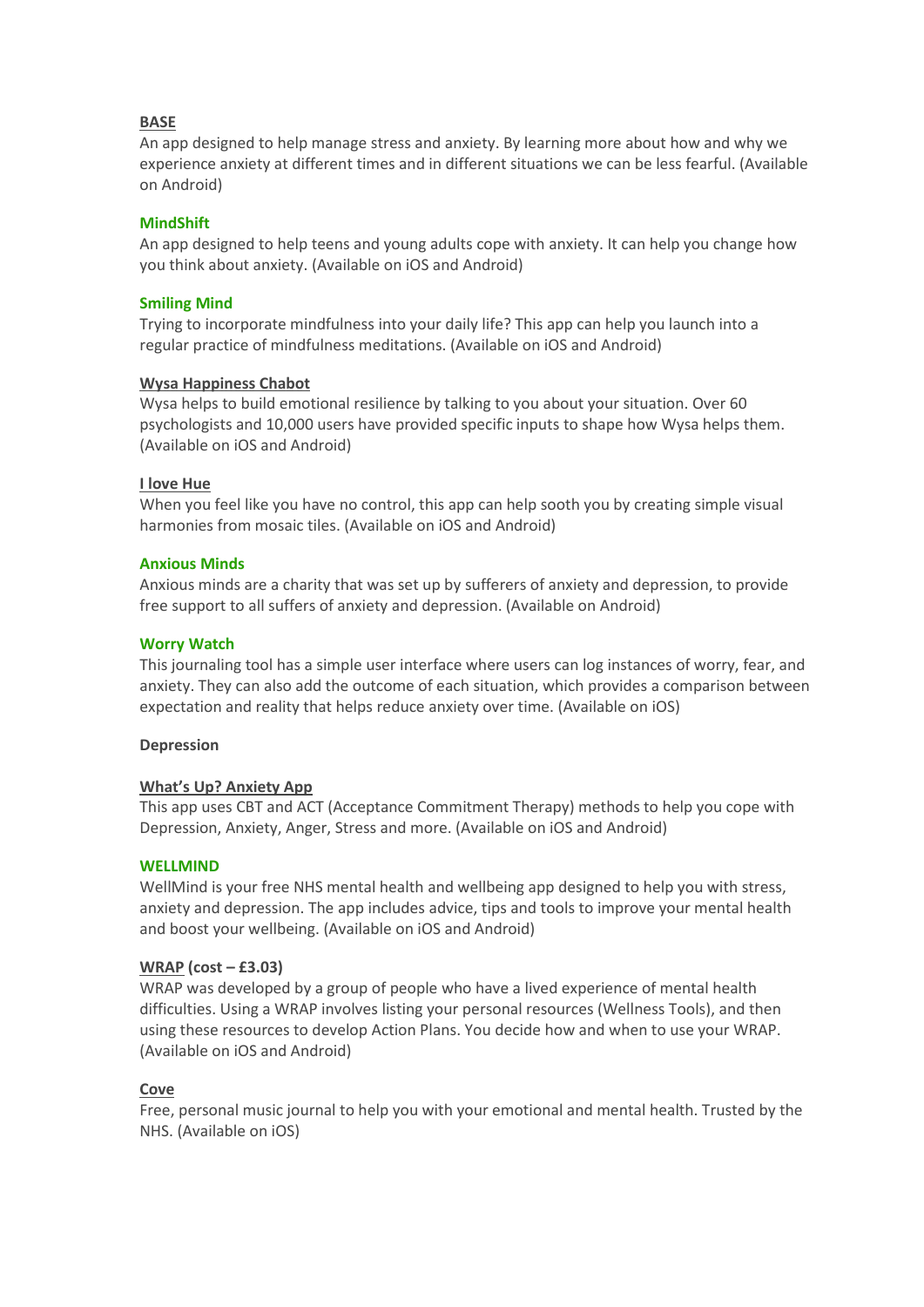## **Reflectly**

A personal journal and diary driven by AI to enable you to deal with negative thoughts, make positivity louder and to teach you about the science of well-being. (Available on iOS and Android)

## **Happy not perfect**

Backed by science, designed for you, Happy Not Perfect is your go-to place for everything you need to look after your mind in a fun new way. (Available on iOS and Android)

## **Self-Harm**

## **CALM [HARM](https://calmharm.co.uk/)**

Calm Harm provides tasks that help you resist or manage the urge to self-harm. You can add your own tasks too and it's completely private and password protected. (Available on iOS and Android)

## **BlueIce**

A prescribed evidence-based app to help young people manage their emotions and to reduce urges to self-harm. It includes a mood diary, toolbox of evidence-based techniques to reduce distress and automatic routing to emergency numbers if urges to harm continue. (Available on iOS and Android)

#### **Suicide**

## **Stay [Alive](https://www.prevent-suicide.org.uk/stay_alive_suicide_prevention_mobile_phone_application.html) App**

A free, national suicide prevention pocket resource, packed full of useful info to help you stay safe. It offers help and support both to people with thoughts of suicide and to those concerned about someone. (Available on iOS and Android)

# **MY3**

With MY3, you define your network and your plan to stay safe. With MY3 you can be prepared to help yourself and reach out to others when you are having thoughts of suicide. (Available on iOS and Android)

#### **Eating Disorders**

#### **Recovery Record: RE Eating Disorder [Management](https://www.recoveryrecord.co.uk/)**

**This highly rated app draws on CBT and self-monitoring methods to help manage eating disorders. Users can keep a food journal, make meal plans, and learn coping methods. (Available on iOS and Android)**

#### **Rise Up – Eating disorder [recovery](https://www.recoverywarriors.com/app/)**

Rise Up + Recover is an app for people struggling with food, dieting, exercise and body image. The app is based upon self-monitoring homework, a cornerstone of CBT. (Available on iOS and Android)

#### **Diet Or Disorder**

The app provides tools to support and empower those who might have an eating disorder and well as their loved ones. Providing a host of information in a portable format, the app gives psychoeducation about eating disorders, including decisional tools to help identify an eating problem. (Available on iOS and Android)